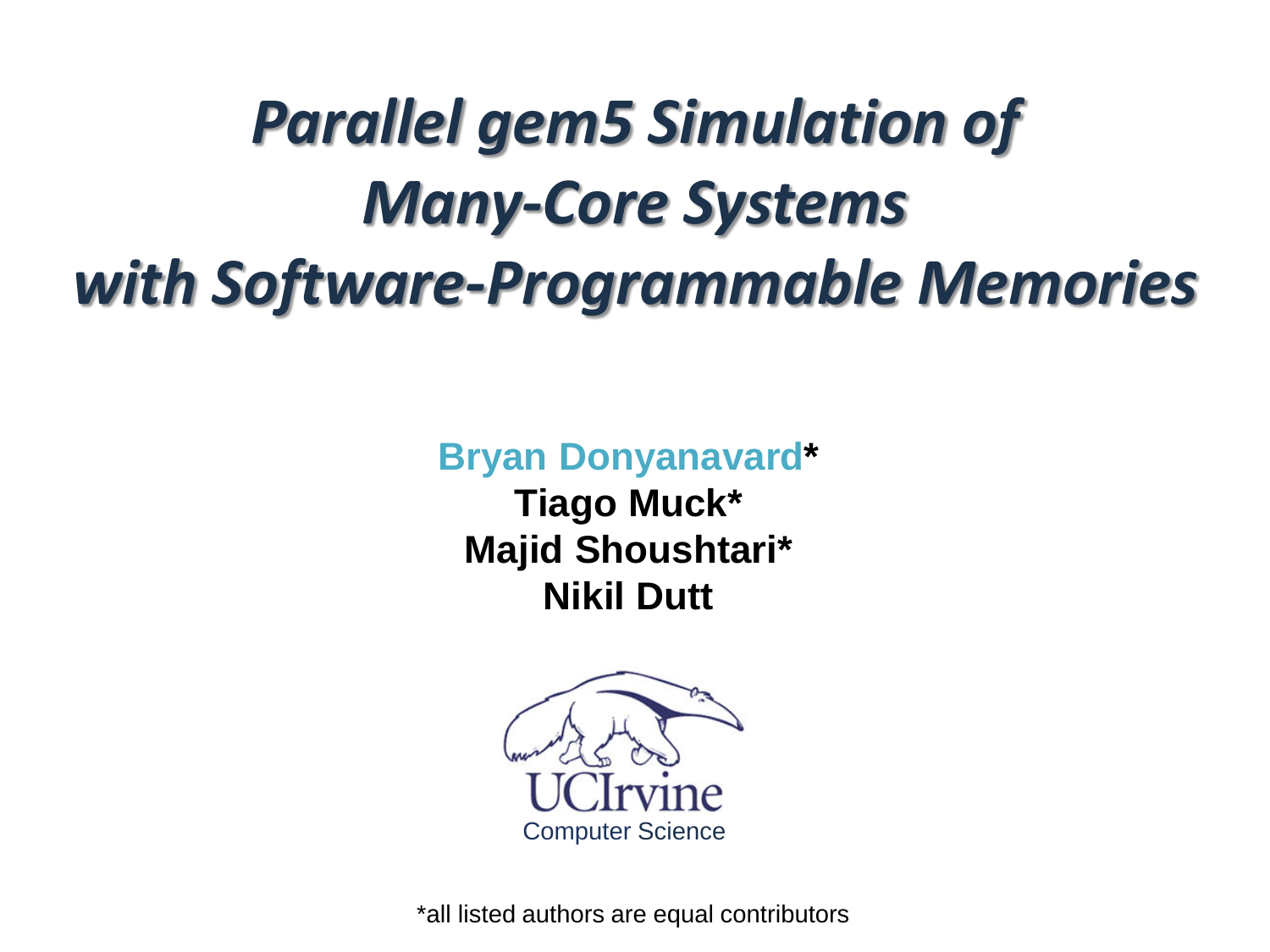### Target Platform





• A mesh-based many core architecture with distributed data software programmable memories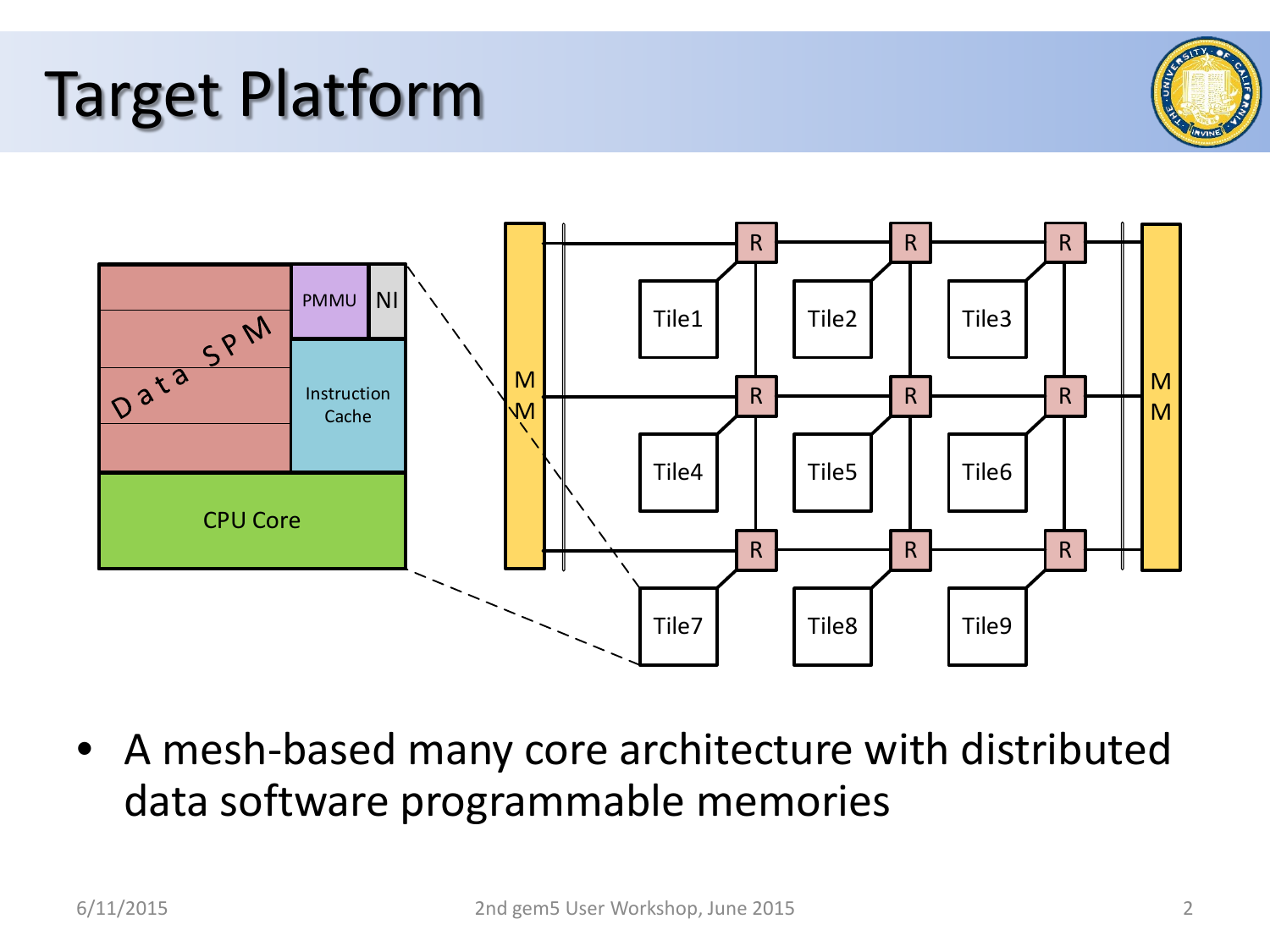# Enabling Simulation of Target Platform

- 
- Software Programmable On-chip Memories (SPMs)
	- SPM Architectural Components
	- SPM Programming API
	- Communication Infrastructure for Distributed SPMs
- Simulator Speedup via Parallelization
	- Event Queues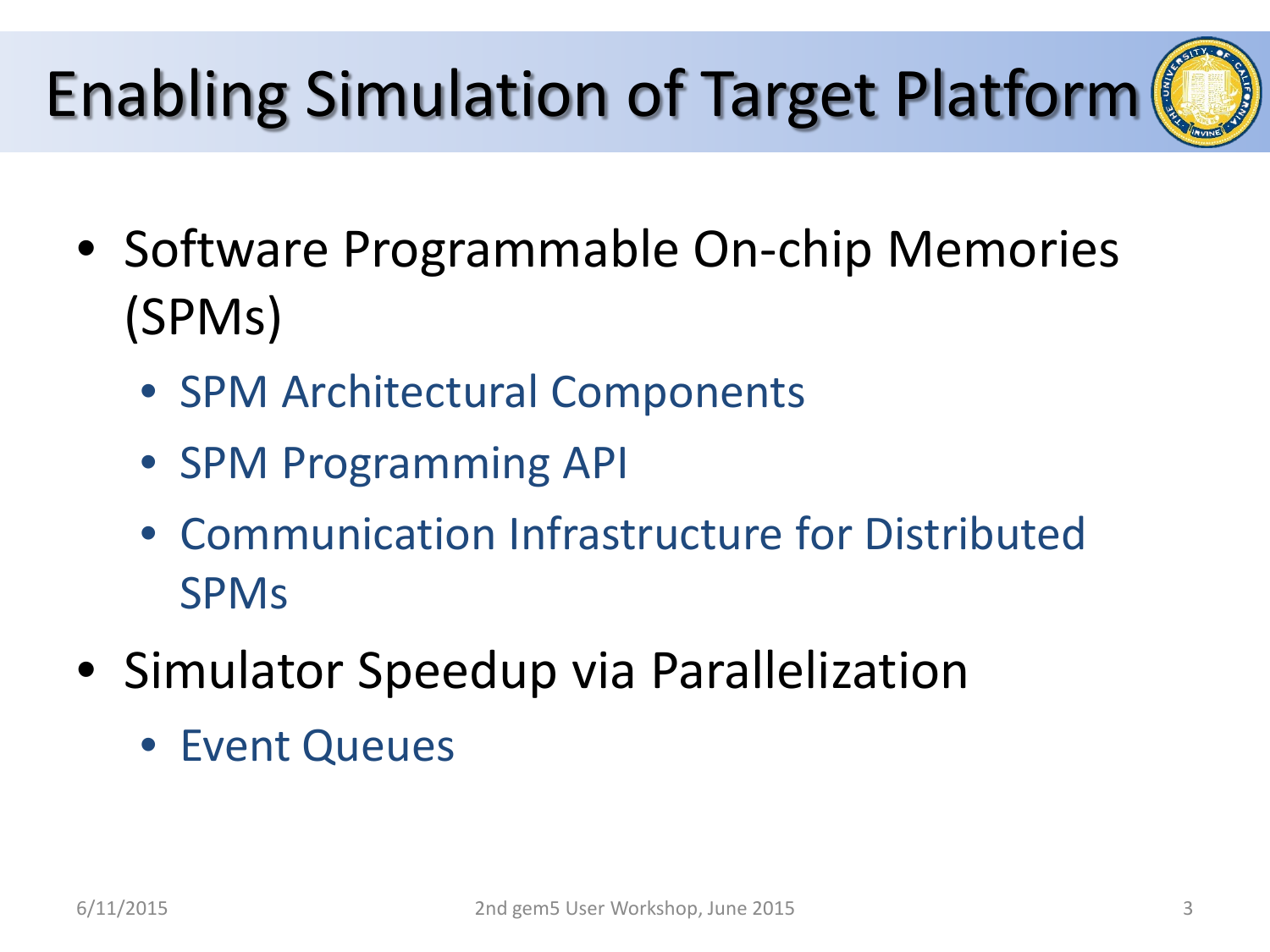# *SPM Integration for Many-cores*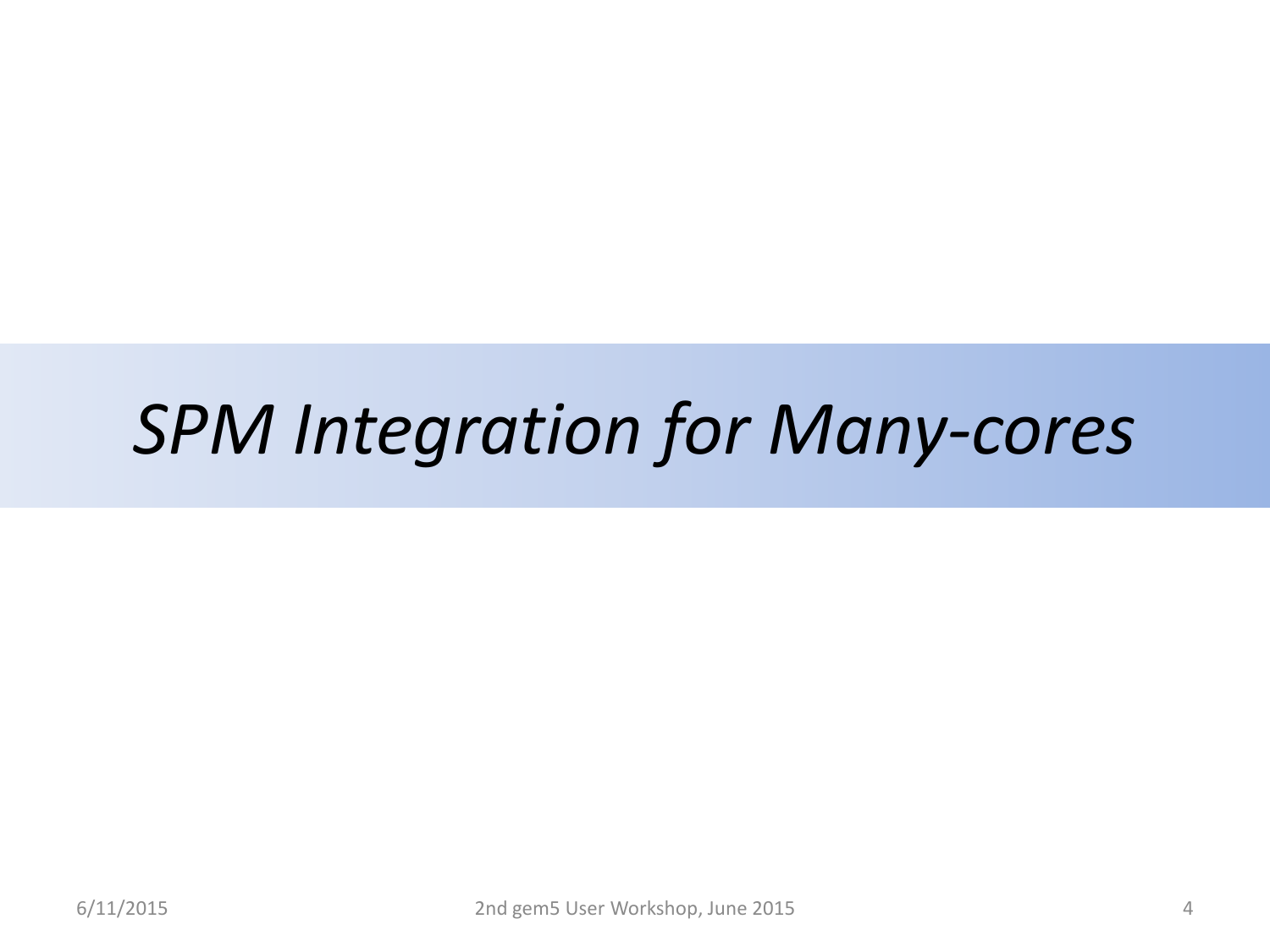### Existing Memory Hierarchies

- Classic Memory Model
	- No explicit memory controller
	- No NoC
- Ruby
	- Protocol dependent

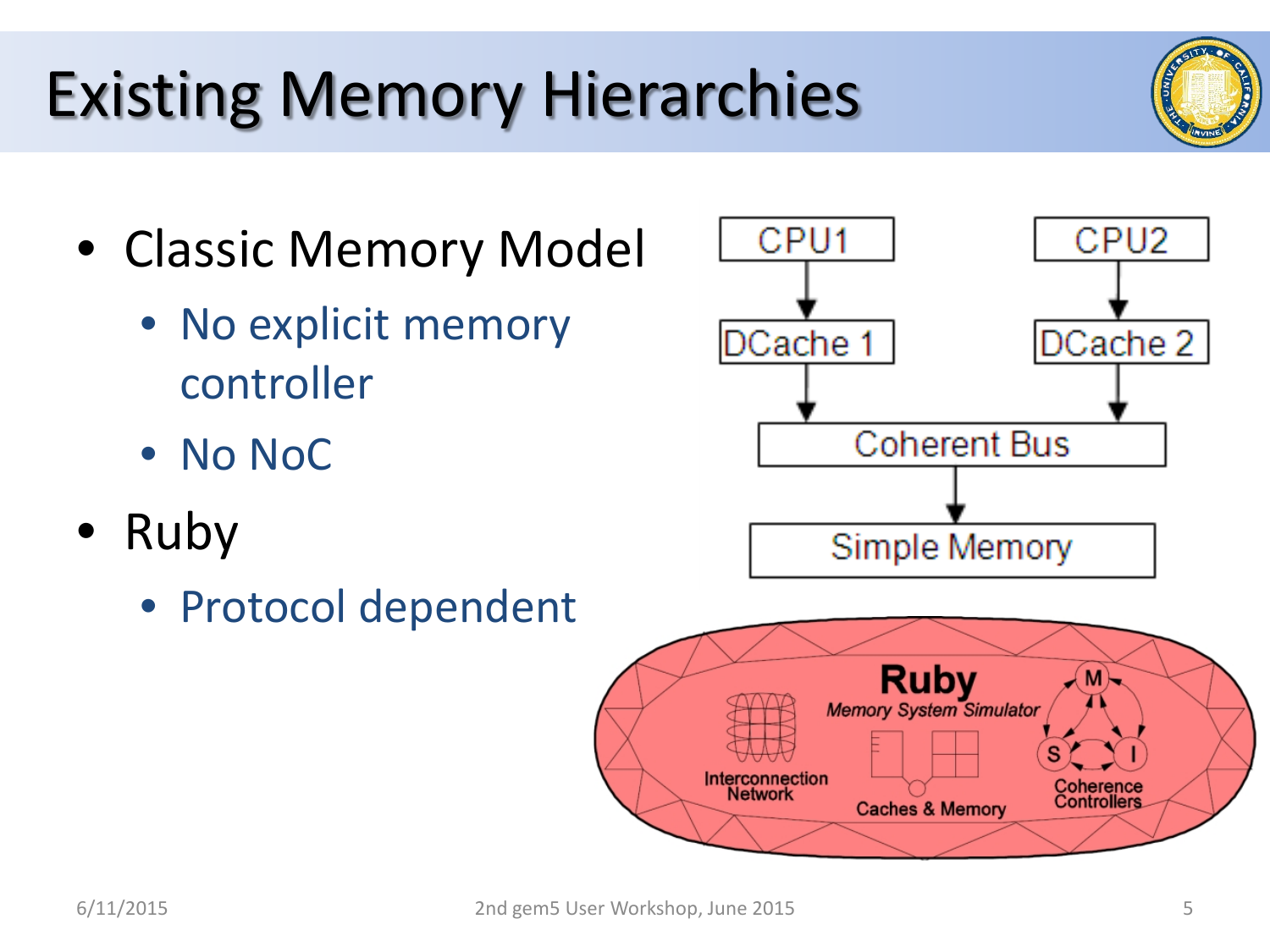

- We add the following infrastructure to the Classic Memory Model
	- SPM
	- **Paged Memory** Management Unit (PMMU)
	- Address Translation Table (ATT)
	- SPM Governor

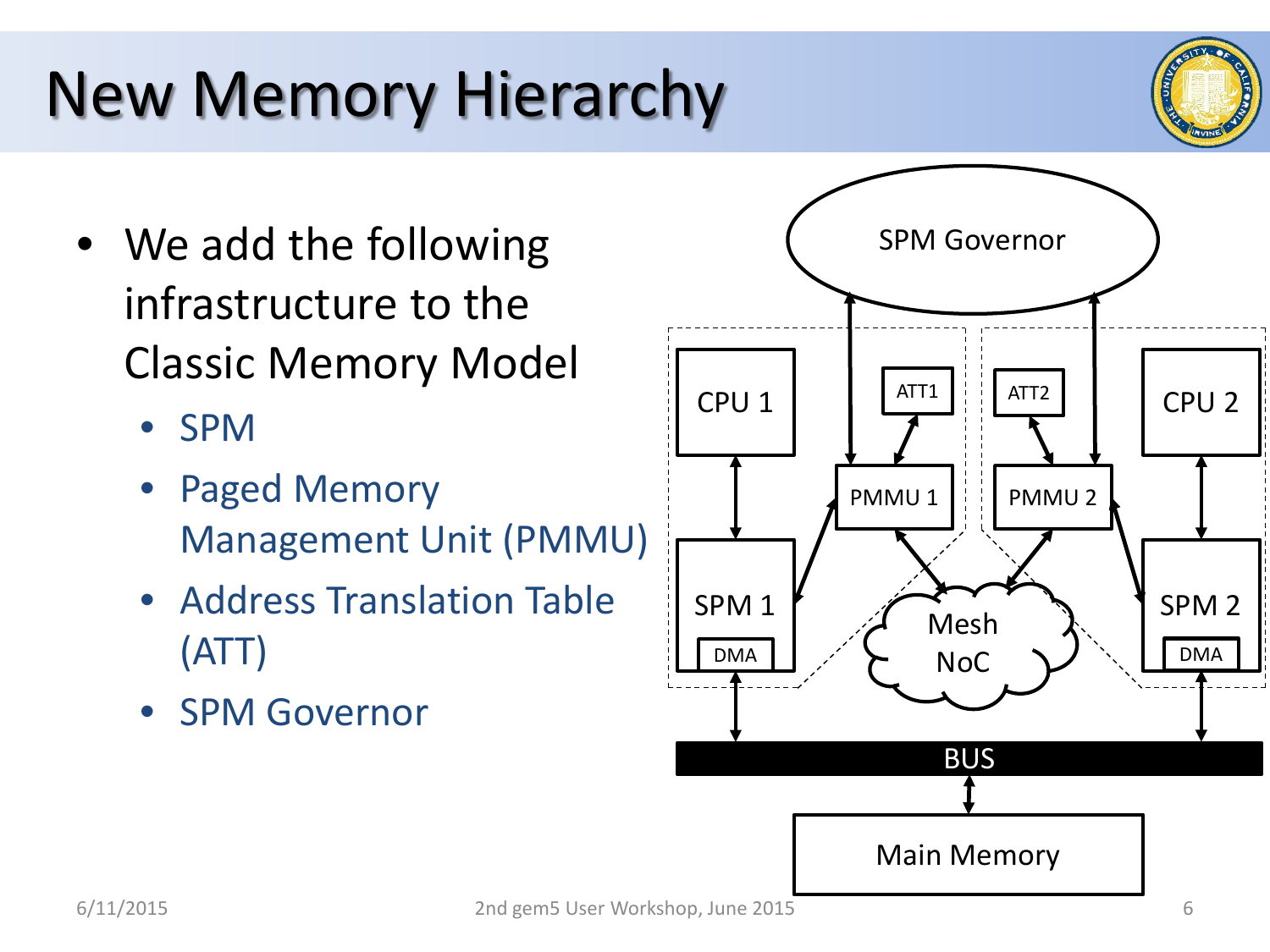

### • SPM

- Receives and responds to memory requests from CPU (in place of old Cache)
- Receives and responds to memory requests from PMMU (remote requests over NoC)
- Forwards all main memory requests to memory bus (mimicking a DMA)

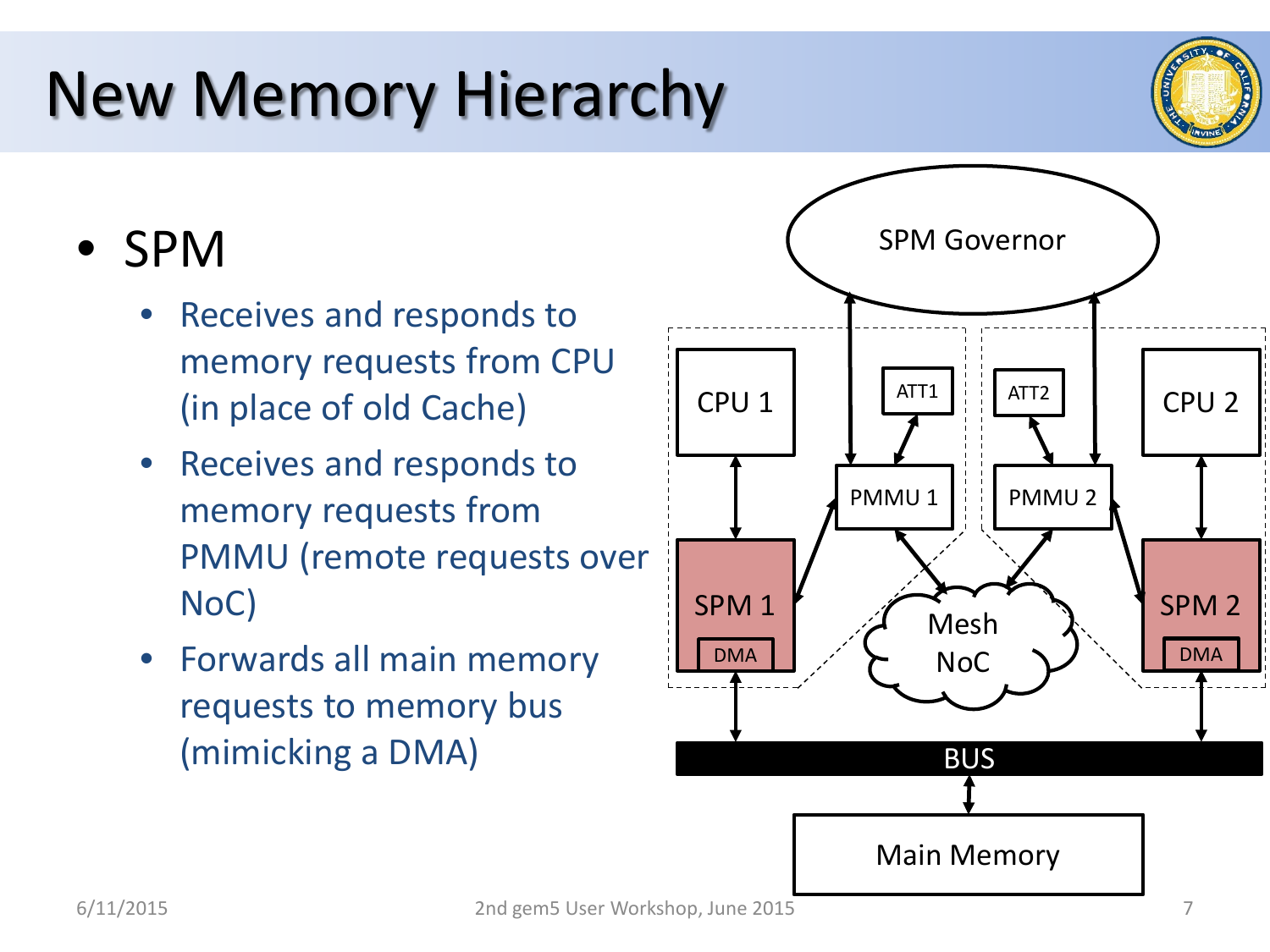

### • PMMU

- Receives and responds to memory requests from SPM (local CPU)
- Receives and responds to memory requests from NoC (remote CPU)
- Processes SPM allocate and free requests from SPM Governor

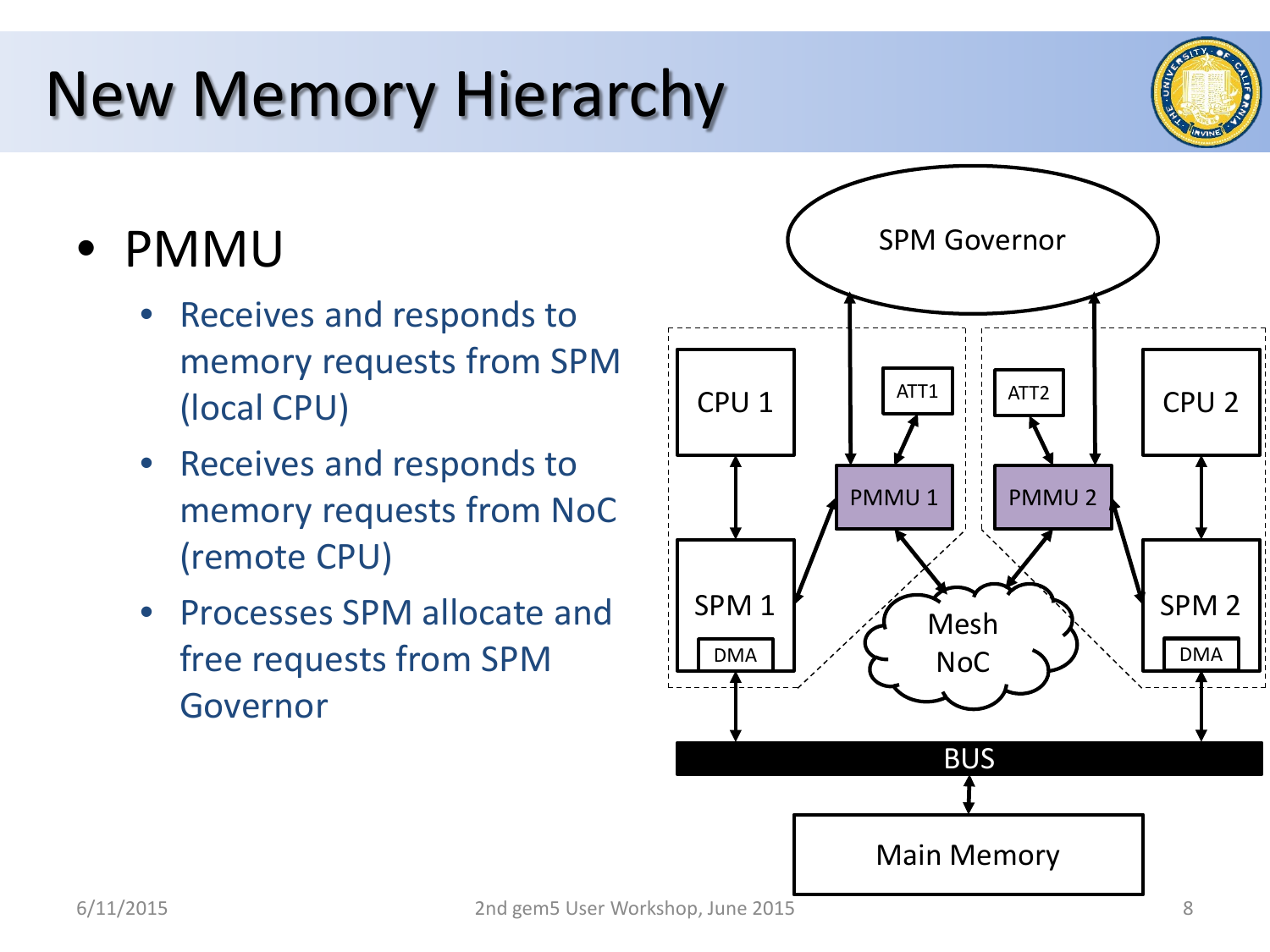

• ATT

• Holds translation of thread's virtual to SPM physical address mapping and CPU 1

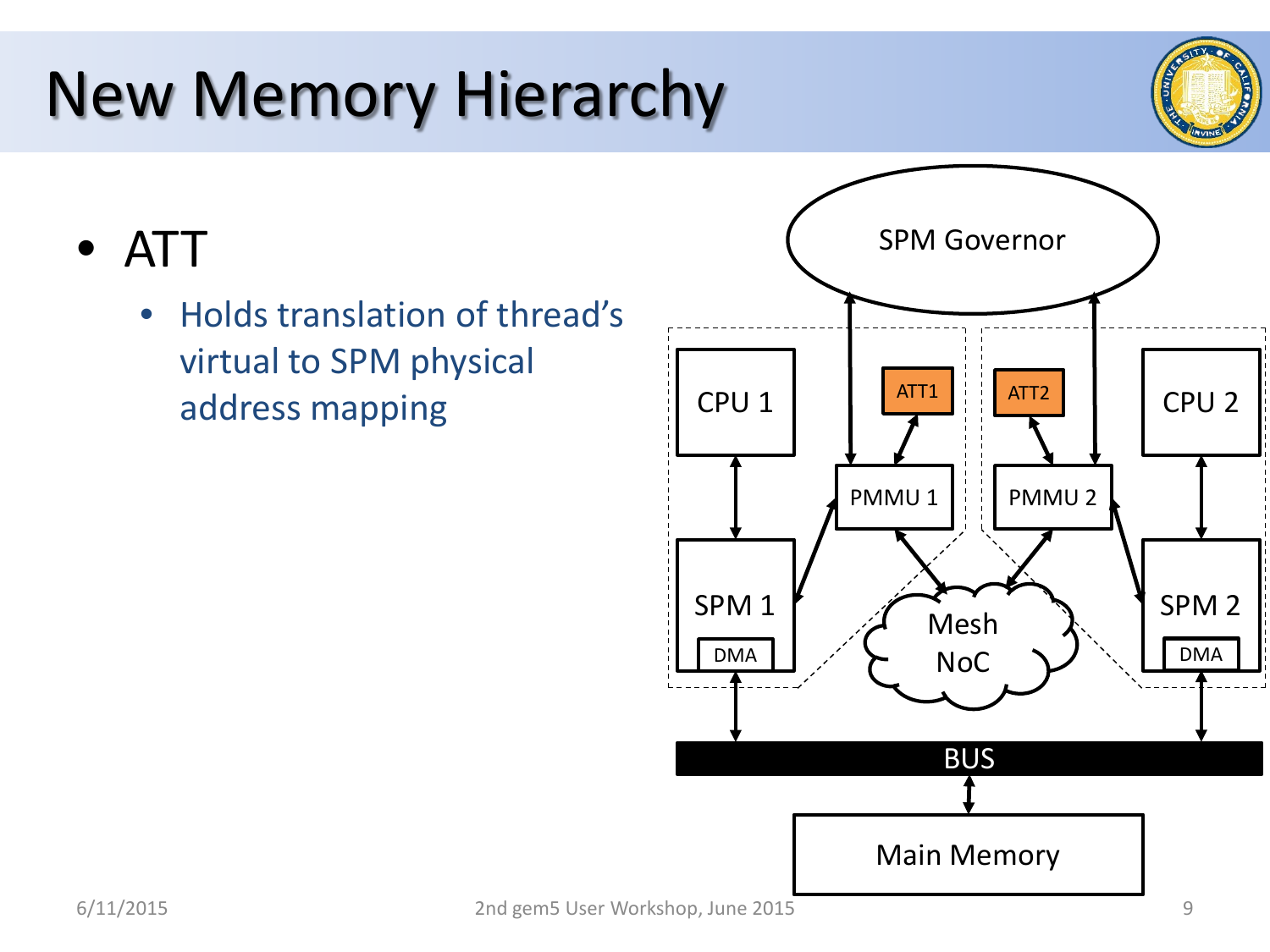

### • Governor

- Maintains global state of all memory mapped to SPMs
- Receives SPM alloc and free requests from all executing threads (via pseudo instructions)
- Determines memory mapping based on gem5-user-defined policy and system state

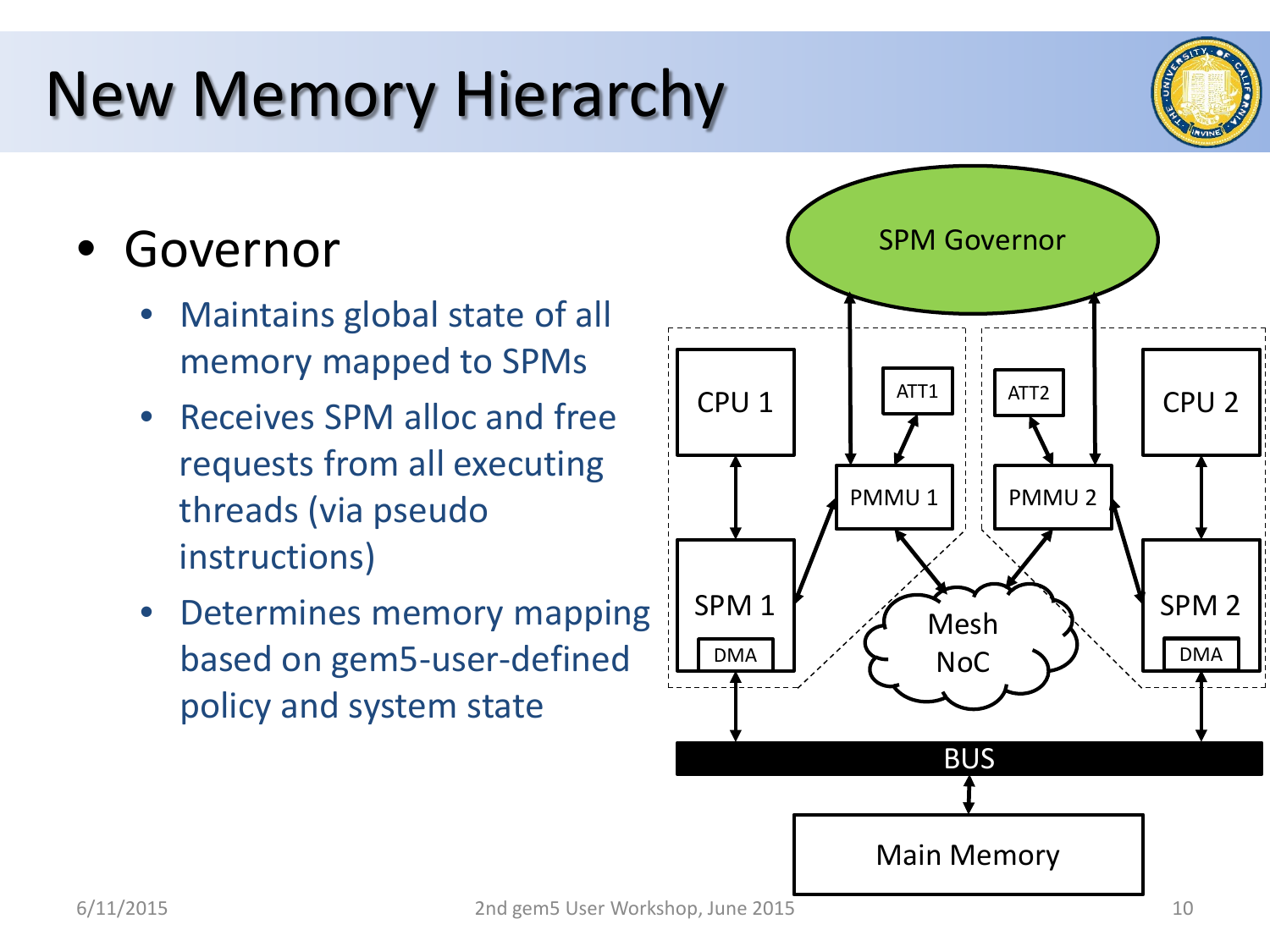# SPM Programming API



- Programmer's Interface
	- SPM\_ARRAY\_ALLOC (BASE\_PTR, LENGTH, DATA\_TYPE)
	- SPM\_ARRAY\_FREE (BASE\_PTR, LENGTH, DATA\_TYPE)

```
int *arr1 = (int*) malloc (LENGTH*sizeof(int));
...
SPM_ARRAY_ALLOC (arr1, LENGTH, int);
for (i = 0; i < LENGTH; i++) {
       arr1 [i] = i;
}
SPM ARRAY FREE (arr1, LENGTH, int);
...
free(arr1);
```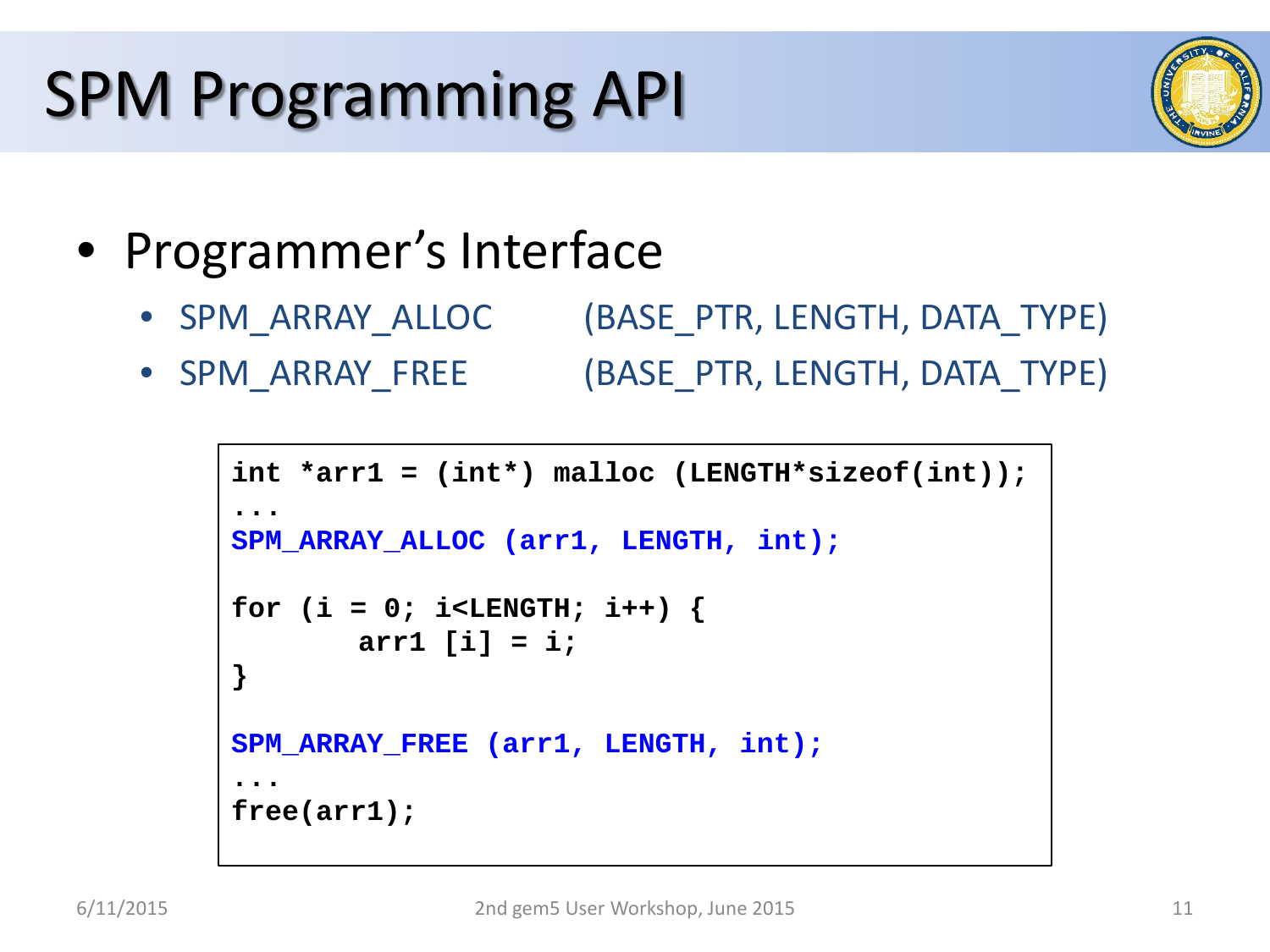- Integrated simple network mesh NoC from Ruby into Classic Memory Model
- PMMU handles crossover from QueuedPorts to MessageBuffers, and acts as network node



# NoC Integration

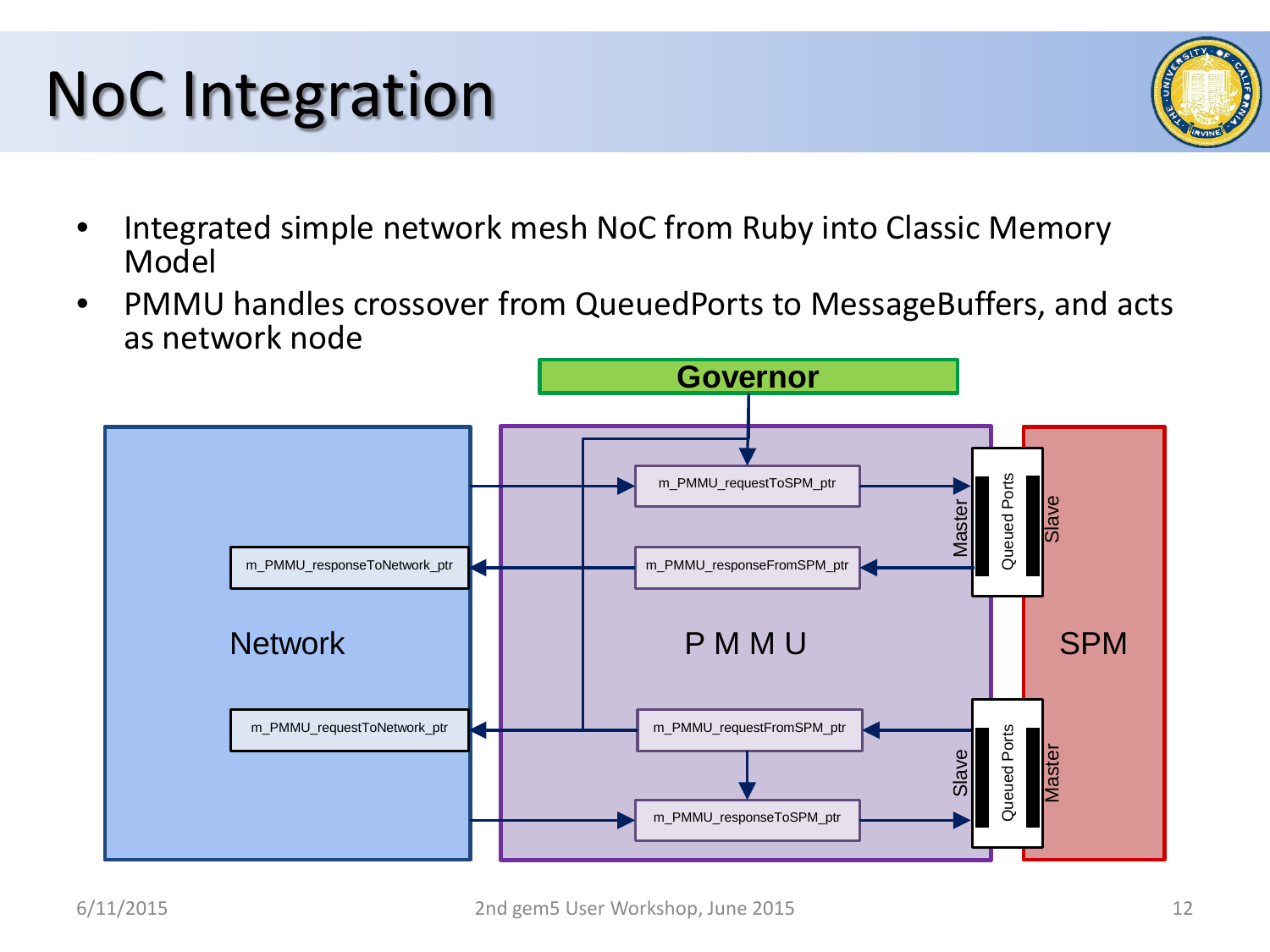### SPM Communication Protocol



- Protocol to enable SPM
	- SPMRequestMsg : NetworkMessage
		- SPMRequestType\_READ
		- SPMRequestType\_WRITE
		- SPMRequestType\_ALLOC
		- SPMRequestType DEALLOC
	- SPMResponseMsg : NetworkMessage
		- SPMResponseType\_WRITE\_ACK
		- SPMResponseType\_DATA
		- SPMResponseType\_GOV\_ACK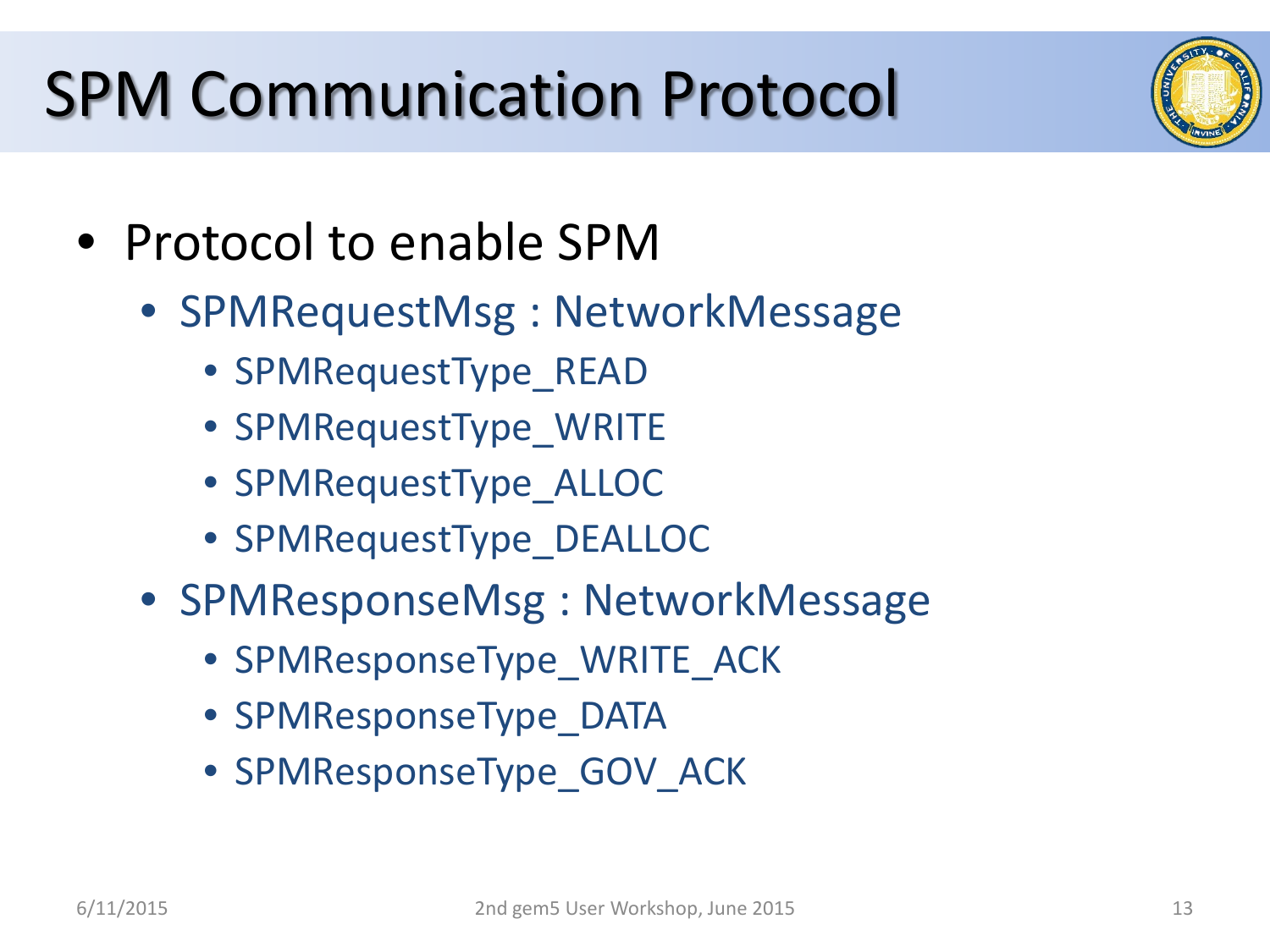## *Simulator Speedup*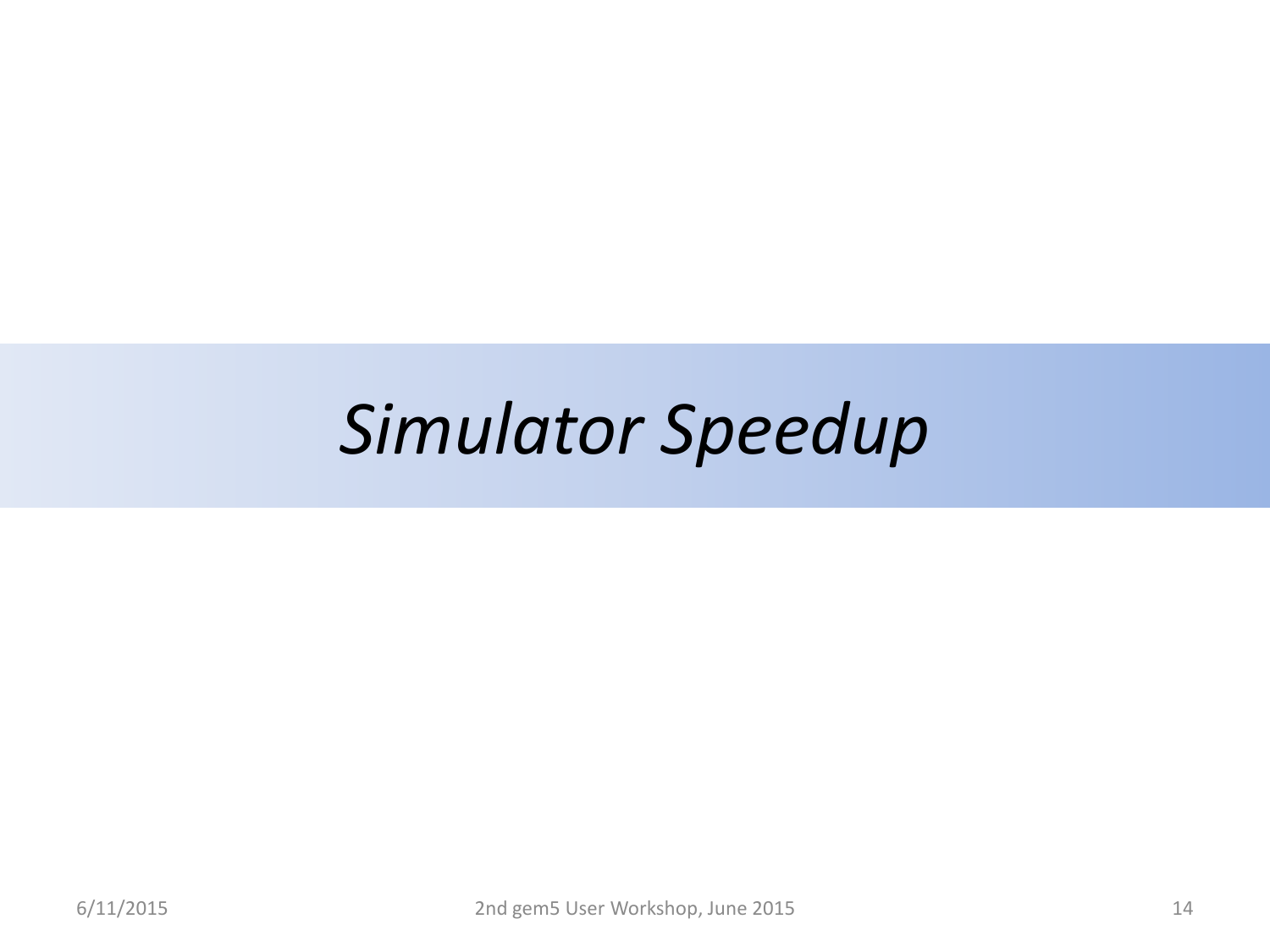# Simulation Speedup via Parallelization



- Built on top of current multiple queue infrastructure
- Main changes
	- Assigning a separate queue for each CPU and its "private" SimObjects (e.g. I\$, D\$) by setting the *eventq\_index* param. All other SimObjects associated to a global queue
	- Quantum-based synchronization replaced by event-based synchronization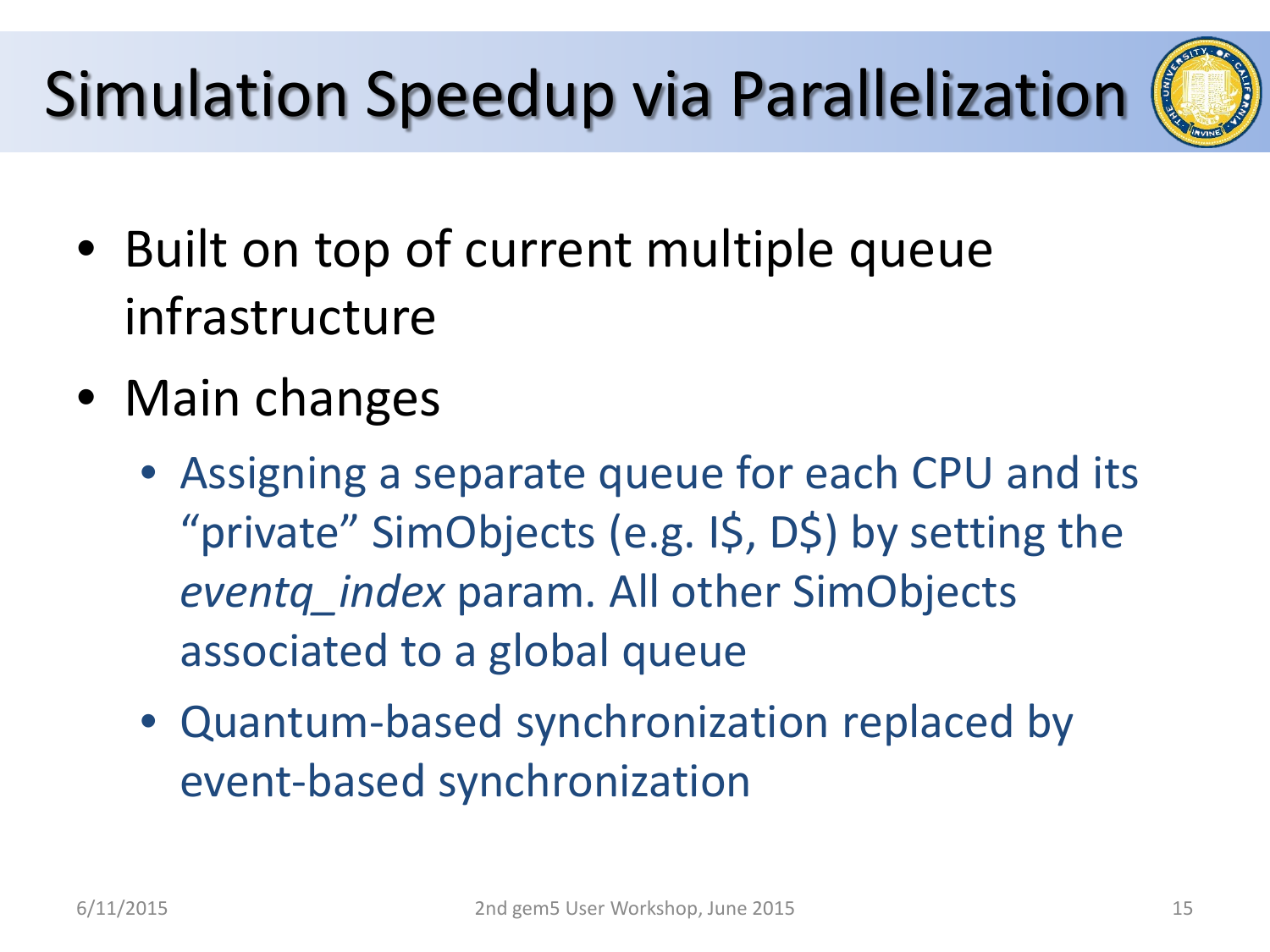## Event Synchronization





- Event on the system queue executes after all CPU queues
- CPU queues block until shared event is handled
- Using synchronization events to create a barrier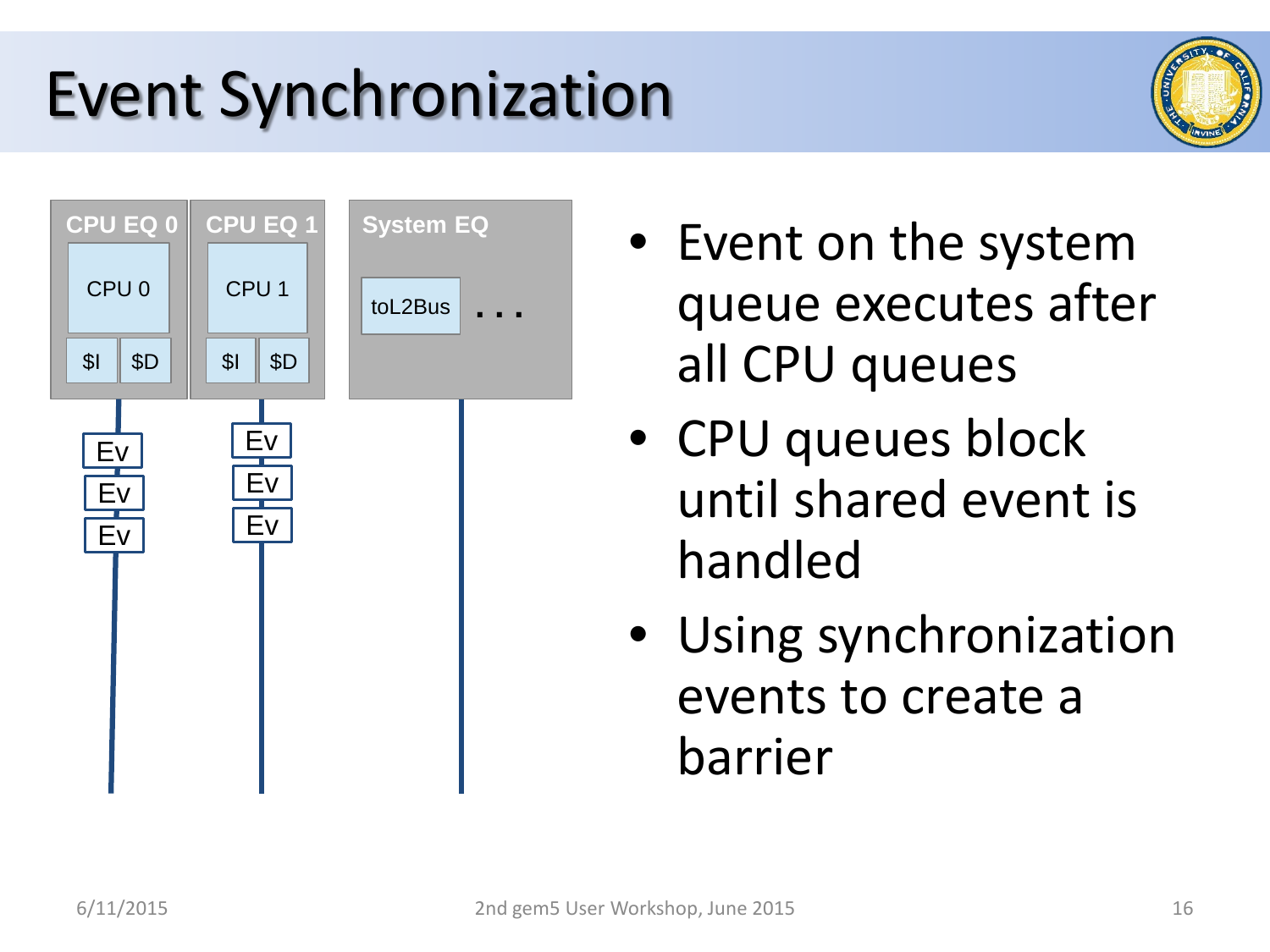# Event Synchronization





- Event on the system queue executes after all CPU queues
- CPU queues block until shared event is handled
- Using synchronization events to create a barrier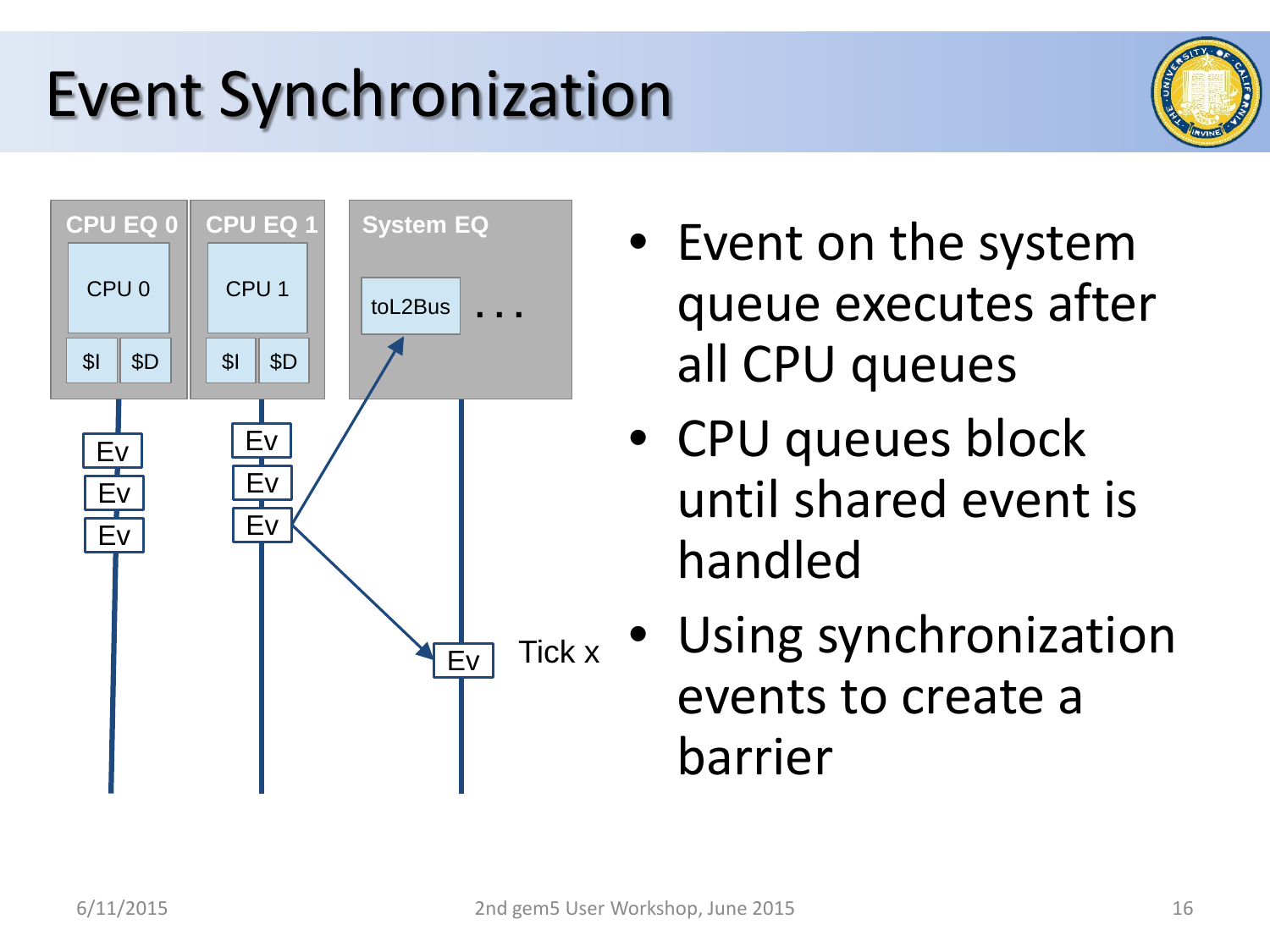## Event Synchronization





- Event on the system queue executes after all CPU queues
- CPU queues block until shared event is handled
- Using synchronization events to create a barrier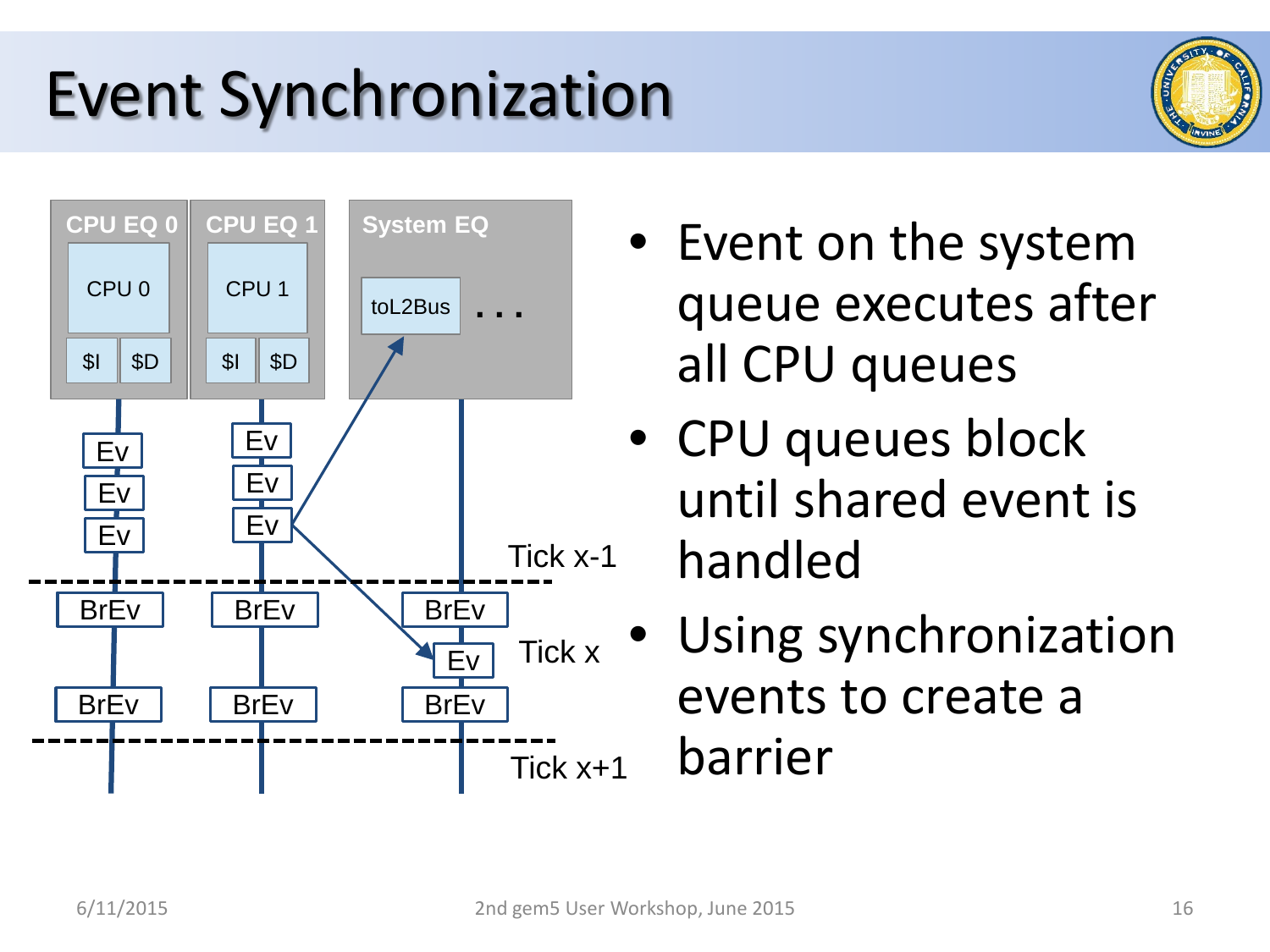### Synchronization Layers for Race Conditions





**CENTY** 

**UNVIN**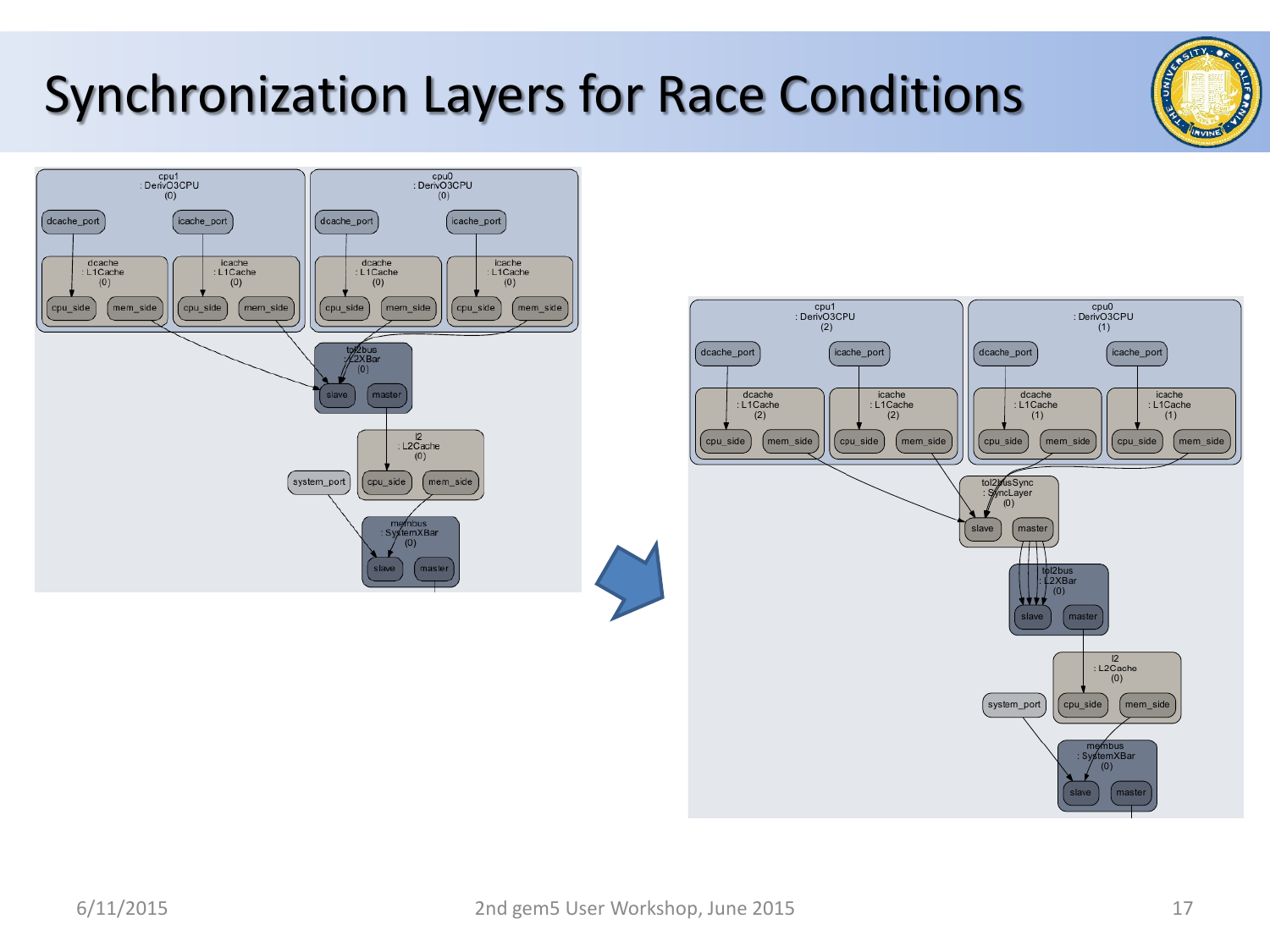# Preliminary Simulator Speedups





- Microbenchmarks on cache-based classic memory
	- Cache-light: computationally intensive
		- small number of accesses to L2/system queue
	- Cache-heavy: memory intensive with very high \$ miss rate
		- Many accesses to L2/system queue
		- CPU queues block all the time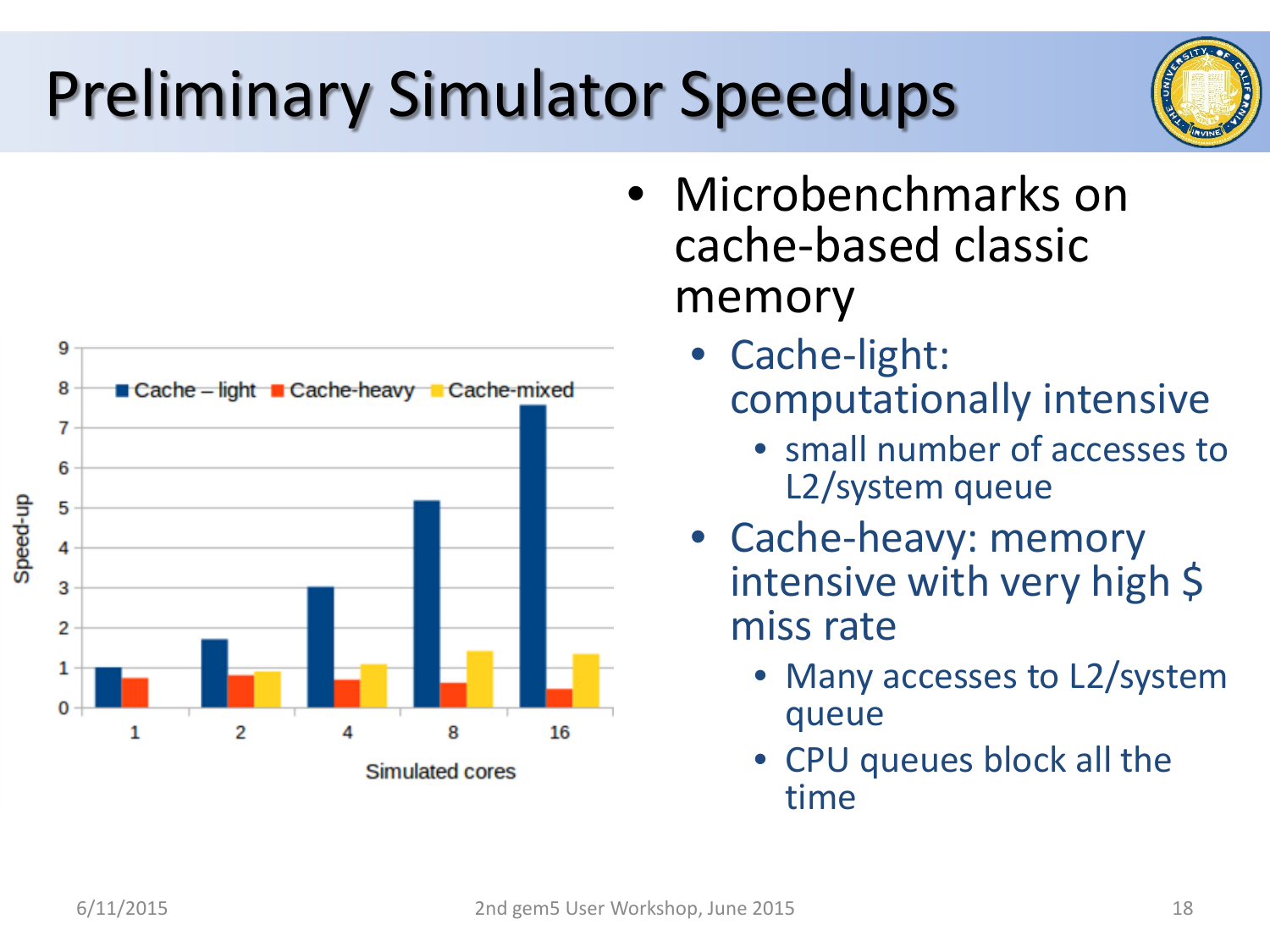## Preliminary Simulator Speedups



- Microbenchmarks on cache-based classic memory
	- Cache-light: computationally intensive

Advantageous for Advantageous for *coherent-less* memory (e a SDNA) michion *memory (e.g. SPM)*

- Many accesses to L2/system queue
- CPU queues block all the time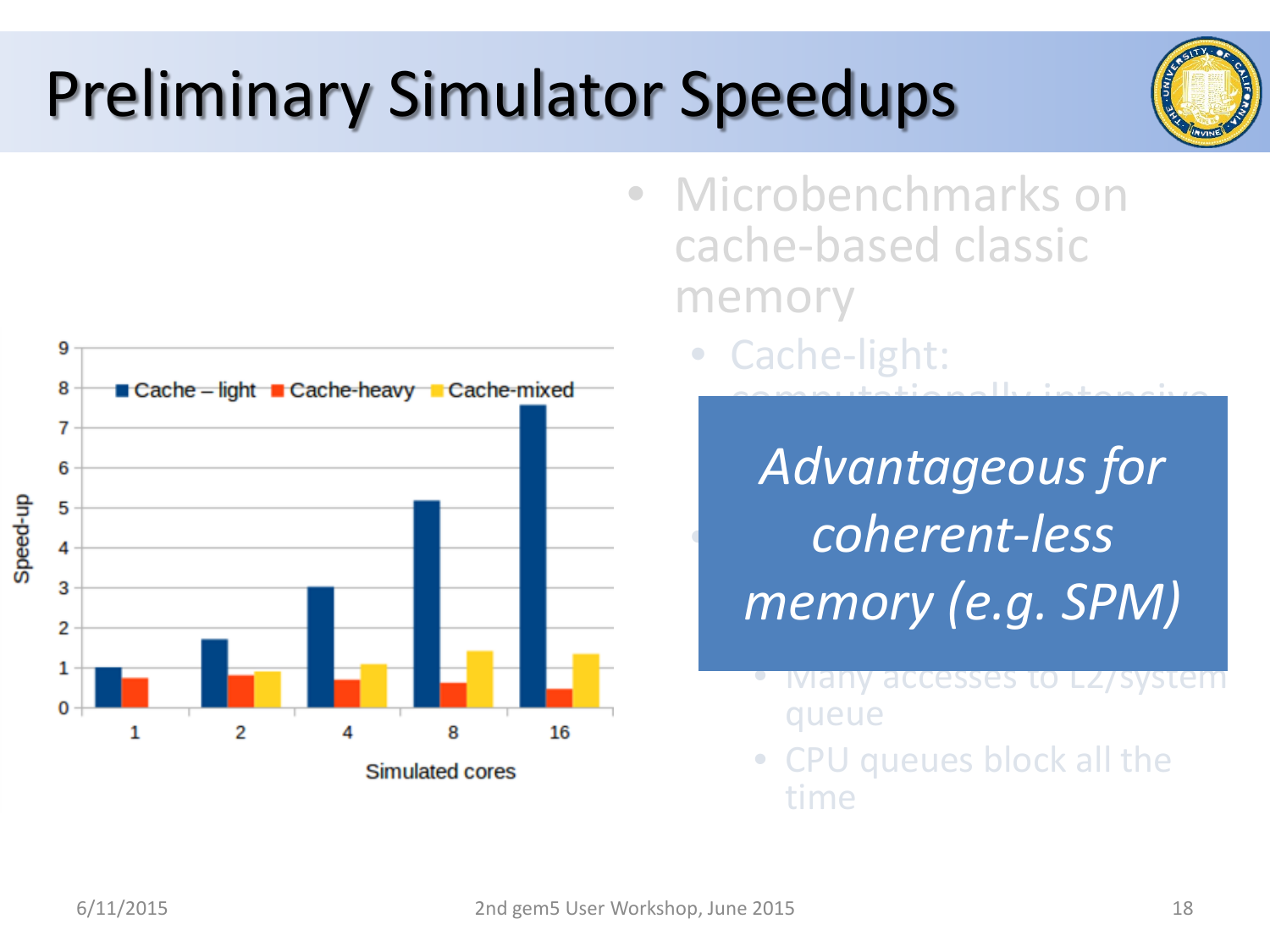### Feedback

- Comments and suggestions?
- Interested in participating?
- Contact us:
	- Bryan [bdonyana@uci.edu](mailto:bdonyana@uci.edu)
	- Majid [anamakis@uci.edu](mailto:anamakis@uci.edu)
	- Tiago [tmuck@uci.edu](mailto:tmuck@uci.edu)